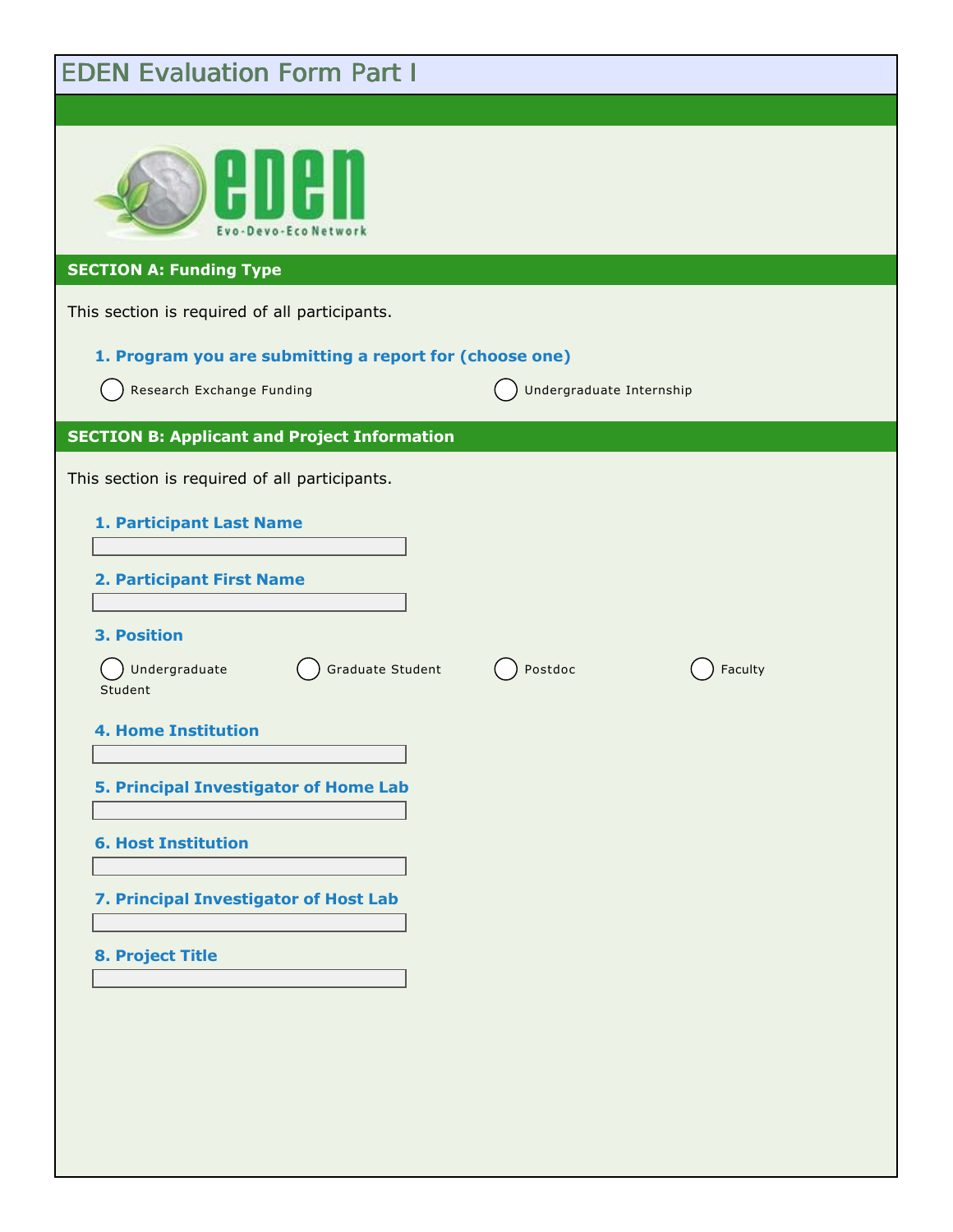| <b>EDEN Evaluation Form Part II</b>                                               |       |          |                                                                                                                                                                                                               |
|-----------------------------------------------------------------------------------|-------|----------|---------------------------------------------------------------------------------------------------------------------------------------------------------------------------------------------------------------|
| <b>SECTION C: Evaluation Form - All EDEN Participants</b>                         |       |          |                                                                                                                                                                                                               |
| This section is required of all participants.                                     |       |          |                                                                                                                                                                                                               |
| not be communicated to your host lab.                                             |       |          | We request that research exchange and undergraduate internship participants answer these questions<br>to help us improve EDEN's programs. Your answers to these questions will be kept confidential, and will |
| Please indicate the extent to which you agree with the following five statements: |       |          |                                                                                                                                                                                                               |
| goals.                                                                            |       |          | 1. The atmosphere of the host lab was supportive and conducive to meeting my research                                                                                                                         |
| Strongly Agree                                                                    | Agree | Disagree | Strongly Disagree                                                                                                                                                                                             |
| Comments                                                                          |       |          |                                                                                                                                                                                                               |
|                                                                                   |       |          |                                                                                                                                                                                                               |
|                                                                                   |       |          |                                                                                                                                                                                                               |
| 2. I would recommend this lab to other visitors.                                  |       |          |                                                                                                                                                                                                               |
| Strongly Agree                                                                    | Agree | Disagree | <b>Strongly Disagree</b>                                                                                                                                                                                      |
| Comments                                                                          |       |          | $\blacktriangle$                                                                                                                                                                                              |
|                                                                                   |       |          | 3. I plan to implement the techniques I developed/learned during this exchange, back in my                                                                                                                    |
| home lab/institution.                                                             |       |          |                                                                                                                                                                                                               |
| Strongly Agree                                                                    | Agree | Disagree | Strongly Disagree                                                                                                                                                                                             |
| Comments                                                                          |       |          |                                                                                                                                                                                                               |
|                                                                                   |       |          |                                                                                                                                                                                                               |
|                                                                                   |       |          |                                                                                                                                                                                                               |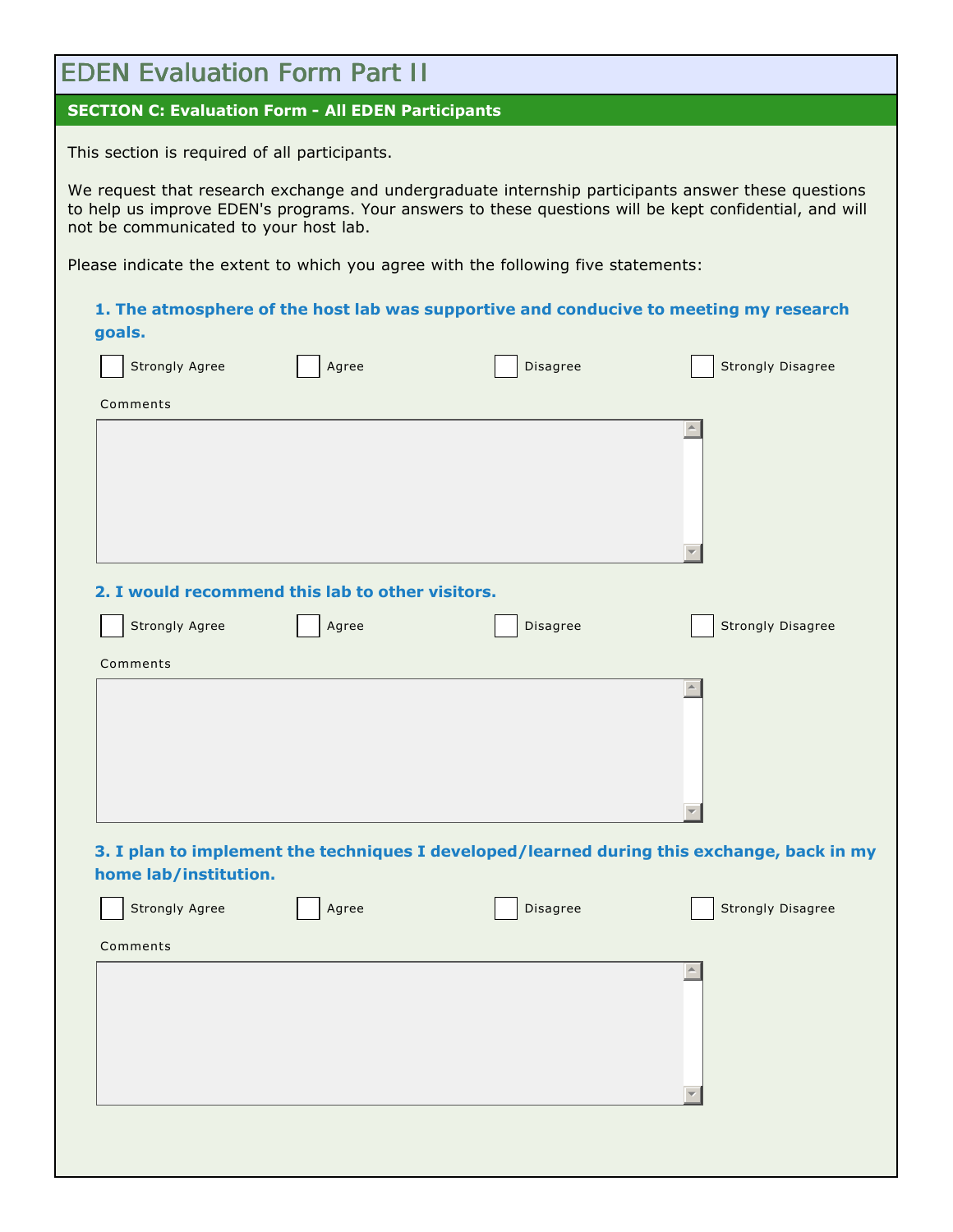|                       | <b>EDEN Evaluation Form Part II</b>                                                            |                                                                                                 |                                                                                             |
|-----------------------|------------------------------------------------------------------------------------------------|-------------------------------------------------------------------------------------------------|---------------------------------------------------------------------------------------------|
| during this exchange. |                                                                                                |                                                                                                 | 4. I would feel confident teaching another scientist the techniques I developed/learned     |
| Strongly Agree        | Agree                                                                                          | Disagree                                                                                        | Strongly Disagree                                                                           |
| Comments              |                                                                                                |                                                                                                 |                                                                                             |
|                       |                                                                                                |                                                                                                 |                                                                                             |
| Strongly Agree        | 5. I anticipate that this visit will foster a new collaboration.<br>Agree                      | Disagree                                                                                        | Strongly Disagree                                                                           |
| Comments              |                                                                                                |                                                                                                 |                                                                                             |
|                       |                                                                                                |                                                                                                 |                                                                                             |
|                       | Please provide your answers to the two questions below.<br>have on your education or research? |                                                                                                 | 6. What short-term or long-term impacts do you anticipate the EDEN-supported lab visit will |
|                       |                                                                                                |                                                                                                 |                                                                                             |
|                       | 7. Any other comments on your lab visit?                                                       |                                                                                                 |                                                                                             |
|                       |                                                                                                |                                                                                                 |                                                                                             |
|                       | <b>SECTION D: Evaluation Form - Undergraduate Participants</b>                                 |                                                                                                 |                                                                                             |
|                       | This section is only required for undergraduate participants.                                  |                                                                                                 |                                                                                             |
|                       |                                                                                                | We request that undergraduate internship participants answer these questions to help us improve |                                                                                             |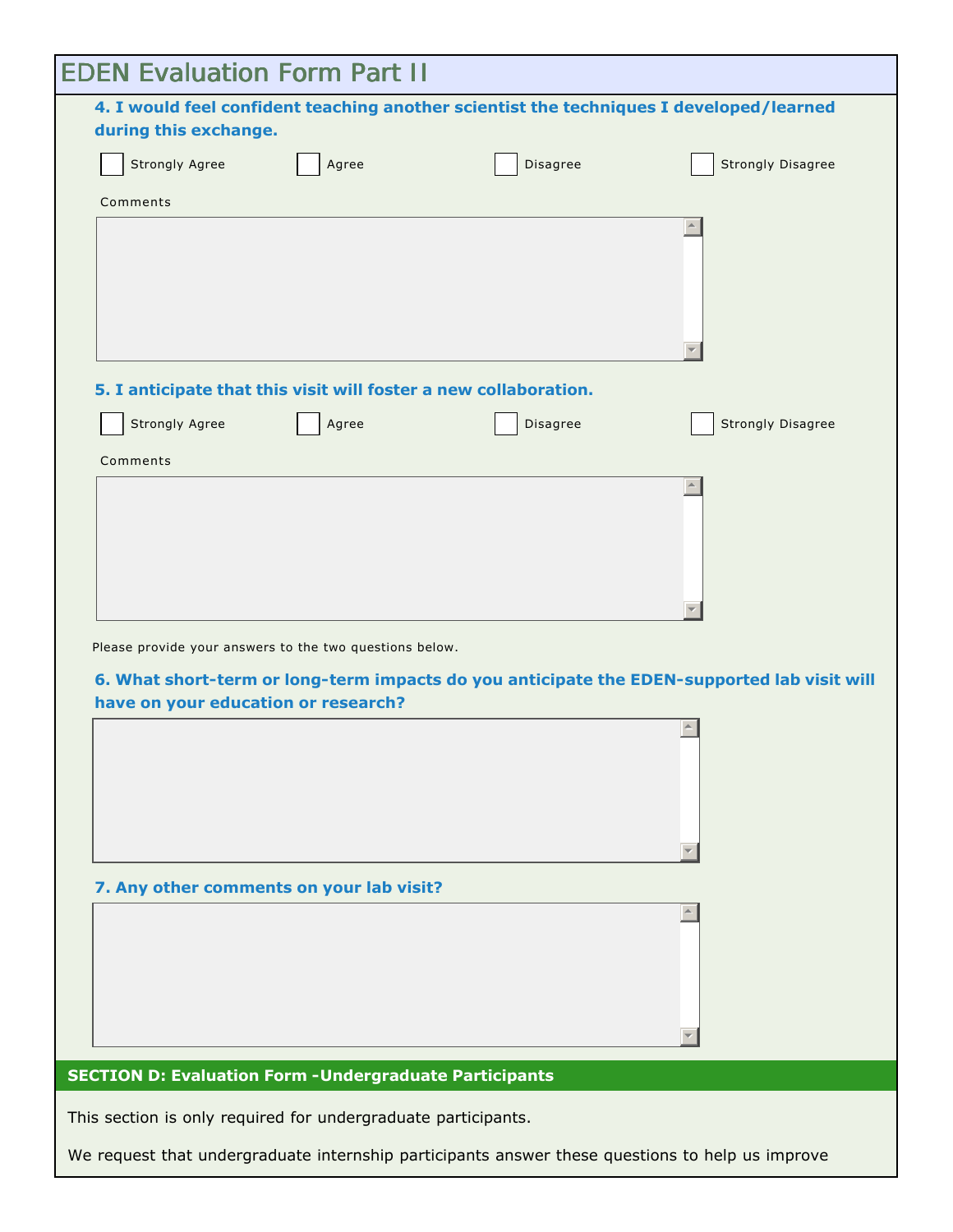|                                | <b>EDEN Evaluation Form Part II</b>                      |                                                                                             |                                                                                               |
|--------------------------------|----------------------------------------------------------|---------------------------------------------------------------------------------------------|-----------------------------------------------------------------------------------------------|
| communicated to your host lab. |                                                          | EDEN's programs. Your answers to these questions will be kept confidential, and will not be |                                                                                               |
|                                |                                                          | Please indicate the extent to which you agree with the following three statements:          |                                                                                               |
|                                | work (e.g. bottle washing, autoclaving).                 |                                                                                             | 1. In my host lab, participated actively in experiments rather than doing primarily technical |
| Strongly Agree                 | Agree                                                    | Disagree                                                                                    | Strongly Disagree                                                                             |
| Comments                       |                                                          |                                                                                             |                                                                                               |
|                                |                                                          |                                                                                             |                                                                                               |
|                                | exchange, back in my home lab/institution.               |                                                                                             | 2. I feel confident that I could implement the techniques I developed/learned during this     |
| Strongly Agree                 | Agree                                                    | Disagree                                                                                    | <b>Strongly Disagree</b>                                                                      |
| Comments                       |                                                          |                                                                                             |                                                                                               |
|                                |                                                          |                                                                                             |                                                                                               |
|                                | during this exchange, back in my home lab/institution.   |                                                                                             | 3. I feel confident that I could teach another student the techniques I developed/learned     |
| Strongly Agree                 | Agree                                                    | Disagree                                                                                    | <b>Strongly Disagree</b>                                                                      |
| Comments                       |                                                          |                                                                                             |                                                                                               |
|                                |                                                          |                                                                                             |                                                                                               |
|                                | Please provide your answers to the four questions below. |                                                                                             |                                                                                               |
|                                |                                                          |                                                                                             |                                                                                               |
|                                |                                                          |                                                                                             |                                                                                               |
|                                |                                                          |                                                                                             |                                                                                               |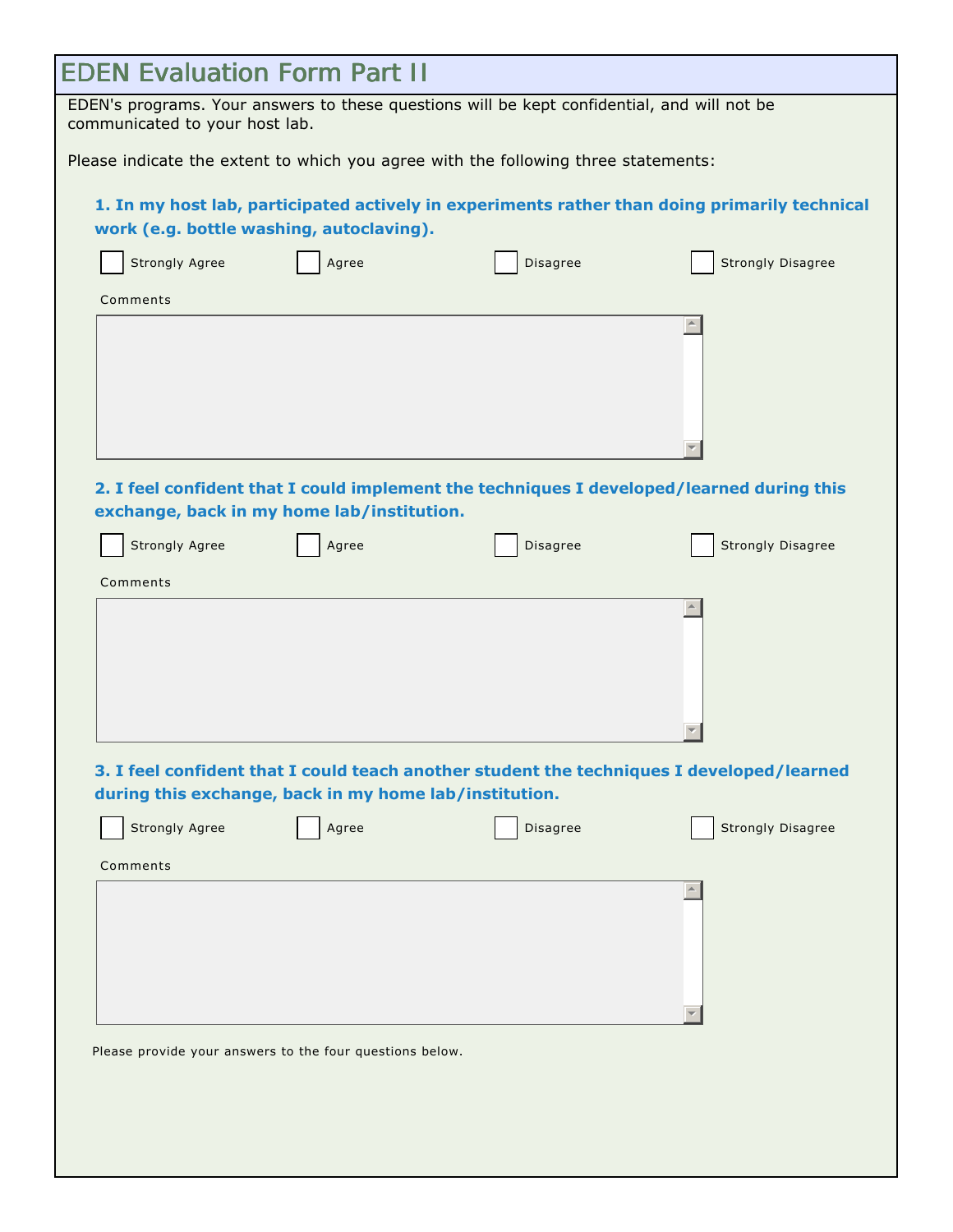|                            | <b>EDEN Evaluation Form Part II</b>                                                                                                                                                    |  |                  |  |
|----------------------------|----------------------------------------------------------------------------------------------------------------------------------------------------------------------------------------|--|------------------|--|
|                            | 4. Who was your primary mentor/supervisor in your host lab?                                                                                                                            |  |                  |  |
| an undergraduate student   |                                                                                                                                                                                        |  |                  |  |
| a graduate student         |                                                                                                                                                                                        |  |                  |  |
| a postdoc                  |                                                                                                                                                                                        |  |                  |  |
| the PI                     |                                                                                                                                                                                        |  |                  |  |
| Other (please specify)     |                                                                                                                                                                                        |  |                  |  |
|                            |                                                                                                                                                                                        |  |                  |  |
| meeting or poster session. | 5. Did you present your work to the other members of your host lab, or to other scientists,<br>at some point during your visit? For example, this might have been in the form of a lab |  |                  |  |
| Yes                        |                                                                                                                                                                                        |  |                  |  |
| No                         |                                                                                                                                                                                        |  |                  |  |
| Other (please specify)     |                                                                                                                                                                                        |  |                  |  |
|                            |                                                                                                                                                                                        |  | $\blacktriangle$ |  |
|                            |                                                                                                                                                                                        |  |                  |  |
|                            | 6. Would you feel comfortable asking the PI of your host lab for a letter of recommendation                                                                                            |  |                  |  |
| Yes<br>No                  | for graduate school or other future professional plans?                                                                                                                                |  |                  |  |
| Other (please specify)     |                                                                                                                                                                                        |  |                  |  |
|                            |                                                                                                                                                                                        |  |                  |  |
|                            | 7. How did your lab visit impact your career plans for the future?                                                                                                                     |  |                  |  |
|                            |                                                                                                                                                                                        |  |                  |  |
|                            |                                                                                                                                                                                        |  |                  |  |
|                            |                                                                                                                                                                                        |  |                  |  |
|                            |                                                                                                                                                                                        |  |                  |  |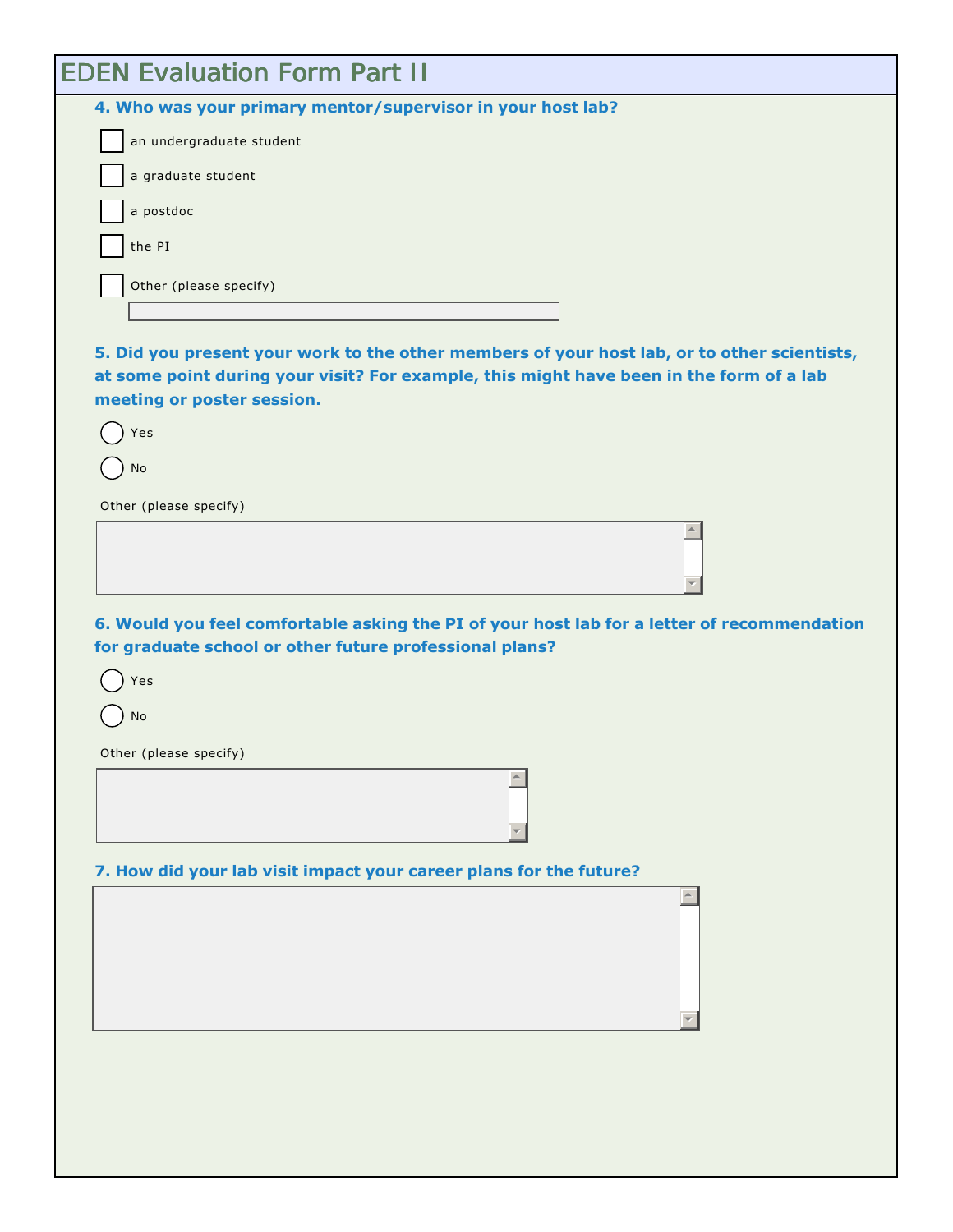# EDEN Evaluation Form Part II

**8. Any other comments on your lab visit?**

 $\overline{a}$ 

 $\overline{\mathbf{v}}$